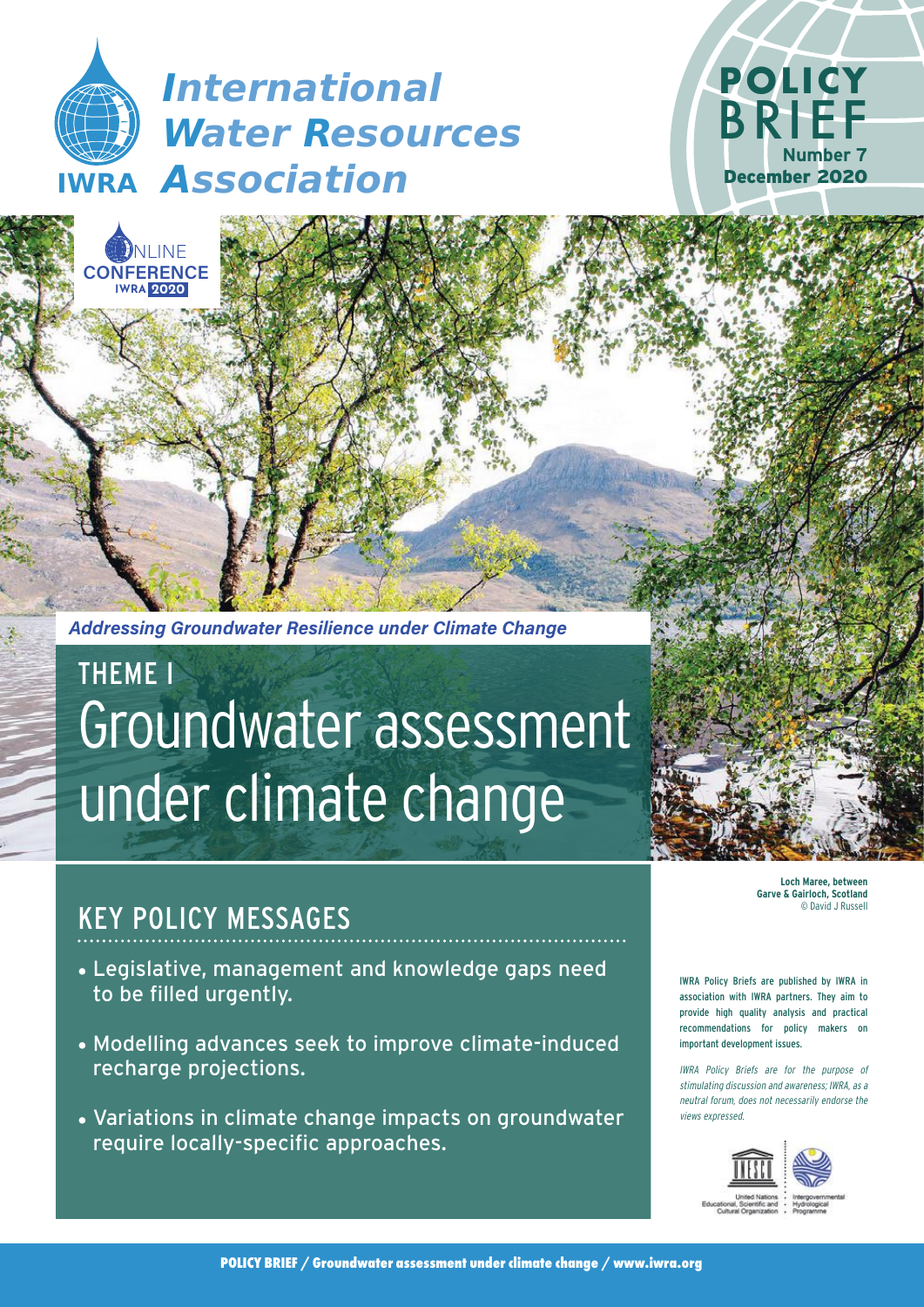

Groundwater is the most significant, but least understood water resource on Earth. 'Out of sight, out of mind' explains the nearly absent legislation and management and persistent gaps in scientific and technical knowledge. Now, climate change is forcing groundwater assessment into focus.

Global volume of groundwater recharge is expected to increase overall by 2070, but some regions will experience declines with serious consequences. Climate-driven model experiments indicate substantial uncertainty in projected recharge values (Mohan) whereas satellite monitoring reveals the multi-level scale of emerging issues such as depletion and pollution (Famiglietti).

Continued intensive groundwater use in drylands is expected to amplify depletion whereas more frequent, intense floods are projected to magnify contamination risks. These insights provide a sense of the scale and nature of the problem as well as requisite management and technological responses. Assessing risks requires dissecting impacts into type (direct or indirect) and aspects (quantity and quality) (Villholth).

### **UNCERTAINTY COMPLICATES ASSESSMENT**

Modelling tools play a significant assessment role, but techniques need to be further developed and refined to reduce uncertainty. At the global scale, recharge estimates become increasingly uncertain, especially in dry areas, as warming levels rise (Reinecke). An assessment of groundwater vulnerability indices proved these indices may not always reconcile well with other related indices such as the climate change index and data from existing reports (e.g., water storages and overexploitation) (Martinez Salvador).

Tools to reconstruct past and project future groundwater levels are needed to quantify climate-driven changes (MacDonald). Simple lumped parameter model and linked simplistic conceptual models indicate large, multi-decadal patterns of groundwater levels similar to those projected for climate.



Future projections show a wide variability of groundwater level changes due to uncertainties in applying climate models, especially in arid regions. Long-term monitoring is necessary to estimate changes in groundwater levels.

#### **GROUNDWATER IMPACTS SHIFT WITH THE CLIMATE**

Climate change is generating more frequent heavy rainfalls and fewer light rainfalls; this global shift in precipitation is especially pronounced in the tropics (Taylor) where it is observed to enhance groundwater recharge. The recharge bias towards heavy rainfall events underlines the implications of changes in recharge opportunites in drylands, where groundwater can serve as a vital freshwater buffer for climate change adaptation.

**Continued intensive groundwater use in drylands is expected to amplify depletion.** © DR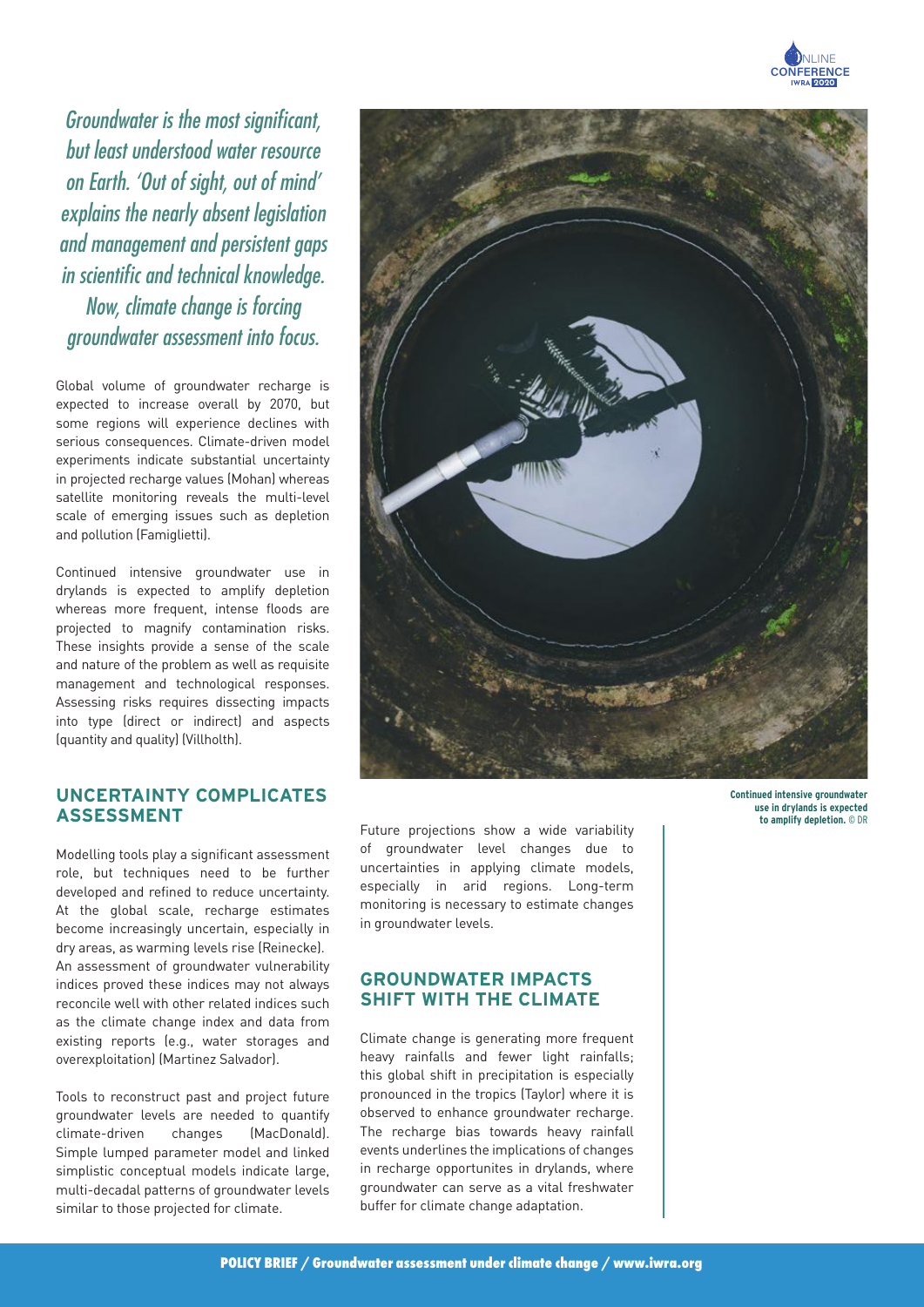



**Filtration ponds** © Ivan Bandura

In Russia, an assessment of groundwater recharge considered latitudinal change in seasonal rainfall and temperature from the Black Sea in the south to the White Sea in the north (Grinevskiy). The model indicated no significant recharge change in the south but an increase in the central and northern of parts of European Russia due to rising evapotranspiration. Warmer winters with more rain also led to higher soil moisture absorption during thaws.

A case study in southern China found meteorological droughts were occurring more often than groundwater depletion (Gong), but the timeframes for droughts to start affecting shallow and deep aquifers differed. Regardless, groundwater 'droughts' were occurring in line with meteorological droughts that lasted more than three months. Proglacial groundwater systems play an important role in providing water downstream. Mackay found that glacier retreat could hinder river recharge, but groundwater storage dynamics were nonetheless resilient. Moreover, groundwater buffers proglacial river runoff under climate change.

### **PUBLIC HEALTH AND AGRICULTURE ARE AT RISK**

In Madagascar, researchers explored the relationship between hydro-climatic monitoring data and nutritional and morbidity indicators in young children (Hernandez). Preliminary results indicated a lagged, but not strong impact of hydroclimatic indicators on malnutrition.

Geopolitical tensions complicate the climate change threats to groundwater-dependent agriculture. An analysis of climate information and stakeholder interviews in the Easter Aquifer Basin on the West Bank showed a 30C increase with 20 per cent less rain might lead to a 10 per cent rise in evapotranspiration. This would drive a 30 per cent rise in abstraction to get the same yield (Tuqan), underlining the need to consider the aquifer's transboundary character for future management.

The Beni-Amir Aquifer (Tadla Complex), Morocco, supplies water for drinking, agriculture and industry. Larabi analysed Geopolitical tensions complicate the climate change threats to groundwaterdependent agriculture.